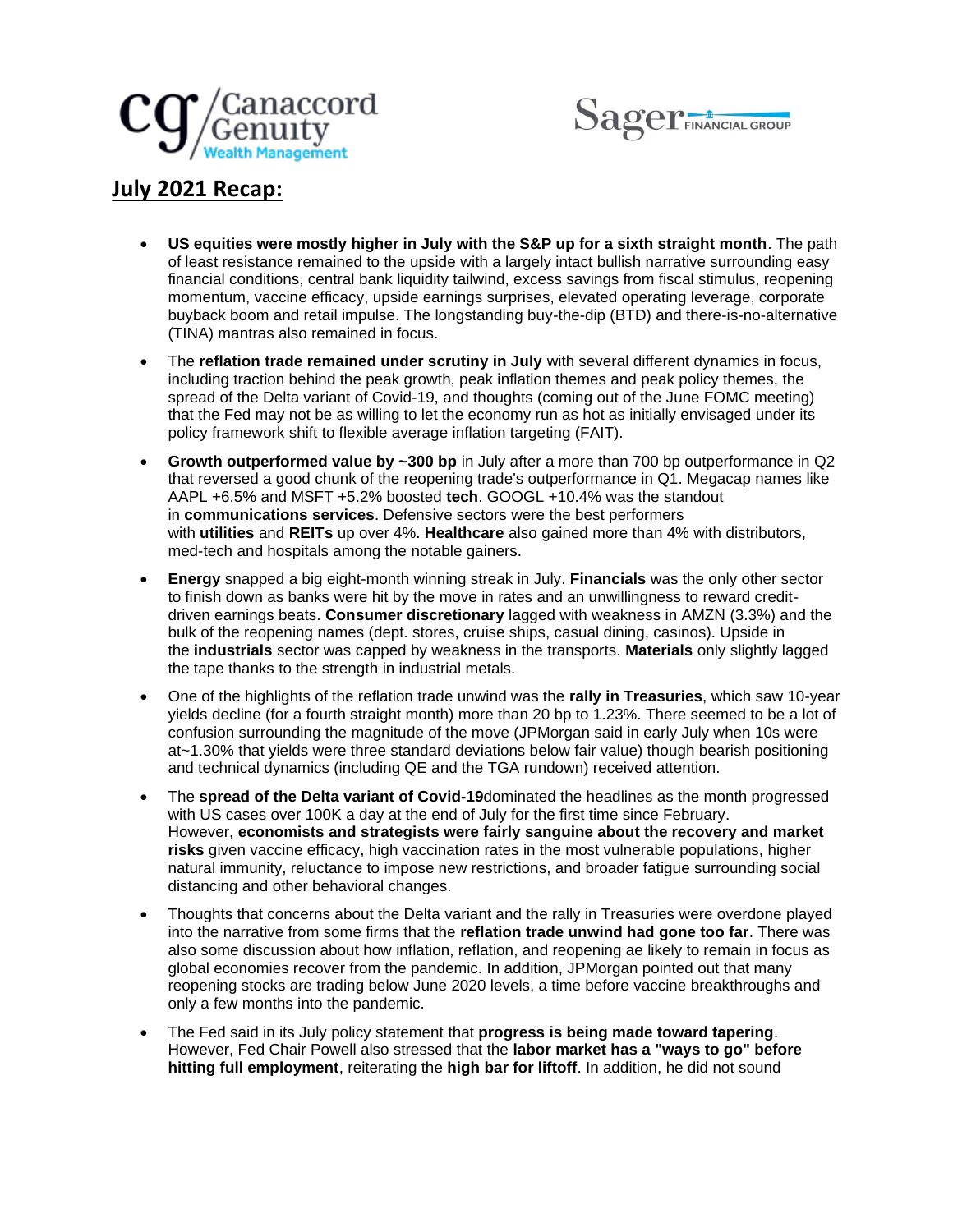



concerned about inflation and highlighted the extent to which supply chain and input price pressures can be traced to reopening dynamics.

- Fed tapering continued to fit into the **peak policy theme** while the RBNZ wrapped up its asset purchase program, the BOC further tapered its asset purchase pace and the Bank of Korea hinted at an August tightening. However, the ECB strengthened its forward guidance, China surprised with a RRR cut and record low real yields late in the month fit with thoughts about the **difficulties central banks will face in trying to meaningfully unwind extraordinary support measures**.
- The **Senate voted in late July to advance debate on a ~\$1T bipartisan infrastructure package** that features ~\$550B of new spending on transportation, power, water and broadband. However, the **path to additional fiscal stimulus remains complicated by a separate reconciliation bill** focused on Democratic priorities that **includes higher corporate and capital gains tax rates** (which are more important for the market than spending).
- **Q2 earnings reported in July were strong** with the blended growth rate for the S&P 500 at ~85% (with ~60% of the index having reported), on track for the best performance since Q4 2009. Earnings and revenue beat rates were both running at 88% at the end of the month, representing record levels. In aggregate, companies were reporting earnings 17.2% ahead of consensus, the fourth-highest on record, and revenues 4.5% ahead of consensus, the highest on record.
- Companies from a wide range of industries highlighted a **strong demand backdrop on** their conference calls in July. Top-line strength kept the focus on **elevated operating leverage** though **supply constraints, input price pressures and labor shortages** also dominated the narrative and are expected to persist in 2H. A pickup in labor-related mentions was flagged as potential risk for margins while dampened revision momentum also played into the **peak earnings theme**.
- Companies in **epicenter industries** continued to highlight reopening momentum. Some **pandemic winners** came played into concerns about peak growth. However, **big tech** is still expected to benefit from its secular growth and disruption leverage. **Margin pressures** were a particular area of scrutiny for consumer staples. **Semi supply constraints** remained prevalent. Digital ad revenue, digital transformations, cost savings and productivity improvements, and housing, freight and staffing demand were bright spots.
- **S&P 500 Sector Performance:**
	- o **Outperformers:** Healthcare +4.74%, REITS +4.30%, Utilities +4.21%, Tech +3.82%, Communications Svcs. +3.39%, Consumer Spls. +2.37%
	- o **Underperformers:** Energy (8.44%), Financials (0.61%), Consumer Disc. +0.48%, Industrials +0.85%, Materials +2.00%

Source: Kevin Vandermeer (IA Solutions), Bloomberg, CNBC

*Disclaimer: Investing in any of the securities mentioned above may not be suitable for all investors, as there are different types of risks involved with these investment strategies. Even if suitable to your level of risk tolerance, any or some of those securities may not be appropriate for your portfolio, depending on what other investments you hold. Please note that, from time to time, we may have personal investments in any or some of those securities and that past performance may not be repeated. Please do not hesitate to contact us should you want to know more about them or have any related questions. The recommendations and opinions expressed in this*